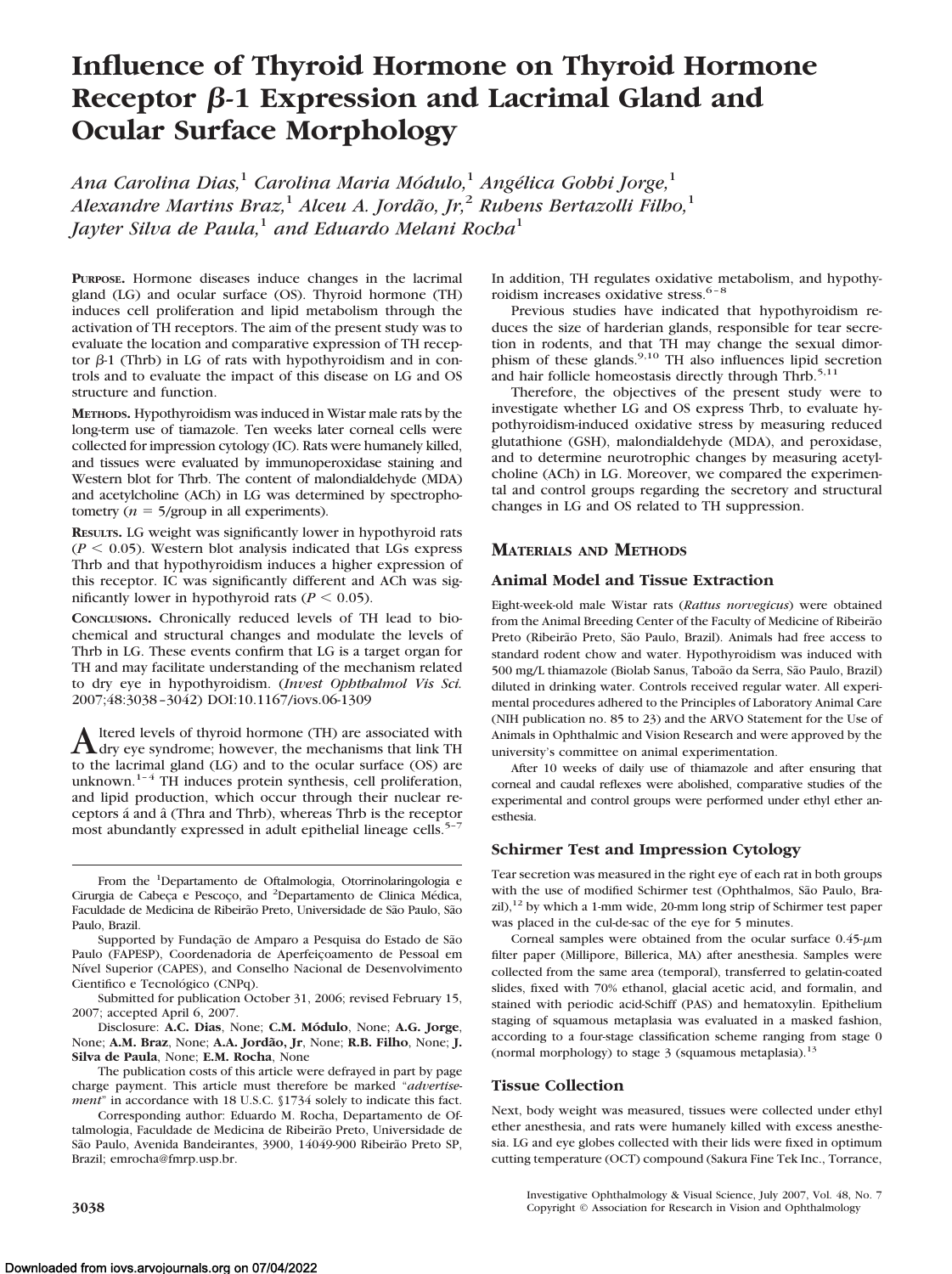|                 | Control         | Hypothyroid   | P        |
|-----------------|-----------------|---------------|----------|
| Body weight, g  | $555 \pm 17.8$  | $284 \pm 8.9$ | < 0.0001 |
| LG weight, mg   | $65 \pm 5.8$    | $26 \pm 3.1$  | < 0.0001 |
| Total T4, µg/dL | $3.11 \pm 0.16$ | < 1.00        | _        |
| Free T4, ng/dL  | $2.03 \pm 0.14$ | < 0.30        | -        |

Data are reported as mean  $\pm$  SEM.

CA) and frozen in liquid nitrogen or homogenized in a buffer of the following composition: 50 mM Tris, pH 7.5, 500 mM NaCl, 0.1% Triton, and protease inhibitor cocktail set III (Calbiochem, San Diego, CA) with a polytron (Virsonic, Biopharma, Winchester, UK). Samples were frozen at – 80°C until the time for the experimental procedure.

## **Thyroxine Analysis**

Total and free thyroxine were measured by immunoassay in blood samples from animals of both groups and were developed by chemoluminescence (Immulite 2000; Diagnostic Product Corporation, Los Angeles, CA) according to the manufacturer's instructions.

## **Histologic Analysis of the Meibomian Glands**

Paraffin-embedded slides containing the 10th to the 14th sections of the eye globes with lids of both groups were submitted to hematoxylin-eosin staining (five samples per animal;  $n = 5/\text{group}$ ). Digital photographs were obtained from the lids (Eclipse E800; Nikon USA, Melville, NY), and the structure and area of the meibomian glands (MGs) were compared in a masked manner by the authors to detect differences between groups.

## **Assay of ACh and Peroxidase Content in LG**

Acetylcholine and peroxidase were measured with the use of an ACh assay kit (Amplex Red; Molecular Probes, Eugene, OR) to compare the amounts of this key neurotransmitter and of enzymes related to oxidative stress in the LGs of both groups ( $n = 5$ /group), as previously described.14 For the measurement of ACh, 0.1 mL medium and volumes of tissue homogenates, determined after protein normalization (200 µg), were spotted in duplicate onto 96-well microplates. Standard

ACh curves were used in each experiment. A 0.1-mL aliquot of assay buffer (50 mM Tris-HCl, pH 7.5) containing 0.2 M reagent (Amplex Red; Molecular Probes), 2 U/mL horseradish peroxidase, 0.2 U/mL choline oxidase, and 10 U/mL acetylcholinesterase was added to each well. After incubation, absorbance was determined with a spectrophotometer (Beckman Instruments, Inc., Fullerton, CA) at 530-nm emission wavelength, compared with a standard titration curve, and ACh levels were expressed in millimolar per gram of protein.

For the measurement of peroxidase, a volume of tissue homogenate obtained after protein level normalization and 0.1 mL medium were spotted in duplicate onto 96-well microplates. A 0.1-mL aliquot of assay buffer containing 0.2 M reagent (Amplex Red; Molecular Probes) and 0.2 M hydrogen peroxide was added to each well, and absorbance was determined as described after 30-minute incubation. Peroxidase activity was expressed as units of peroxidase activity per gram of protein against a standard  $H_2O_2$  curve and was compared between groups.

## **Lipid Peroxidation and GSH Levels**

Lipid peroxidation was determined by measuring MDA using the thiobarbituric acid test. Samples of  $200 \mu L$  LG homogenates of both groups were deproteinized with 20% trichloroacetic acid, gently shaken for 30 minutes, and centrifuged at 5000*g*. The supernatant was exposed to 0.7% thiobarbituric acid, heated to 95°C for 45 minutes, and cooled. Next, absorbance was read at 530 nm (DU 640 spectrophotometer; Beckman Coulter, Fullerton, CA).15

GSH was determined by the reaction between LG homogenates and 5,5-dithiobis (2-nitrobenzoic acid). After protein level normalization and incubation for 5 minutes, absorbance was read at 412 nm (DU 640 spectrophotometer; Beckman Coulter).

## **Evaluation of the Expression of Thrb in Lacrimal Gland**

Thrb expression in whole cell lysates from LGs of rats of both groups was determined by Western blot analysis. After homogenization, protein was quantitated by the biuret dye test. Samples were treated with Laemmli buffer, and equal amounts of protein per sample  $(200 \mu g)$ were subjected to SDS-PAGE (10% Tris-acrylamide) in a miniature laboratory gel apparatus (Miniprotean; Bio-Rad Laboratories, Richmond, CA), in parallel with prestained protein standards and  $\beta$ -mercaptoethanol (Bio-Rad, Hercules, CA). Proteins were then electrotransferred from the gel to



**FIGURE 1.** Analysis of MDA (nmol/g) (**A**), peroxidase activity (U/g) (**B**),  $GSH(\mu M/g)$  (C), and ACh (mM/g)(D) content in homogenates of LG of control and hypothyroid rats  $(n = 5)$ to 8/group). After 10 weeks of tiamazole treatment, tissues were homogenized and exposed to colorimetric reagents. Spectrophotometric analysis was performed, normalized to the protein concentration (g), and compared with standards.  $P < 0.05$ (Mann-Whitney *U* test).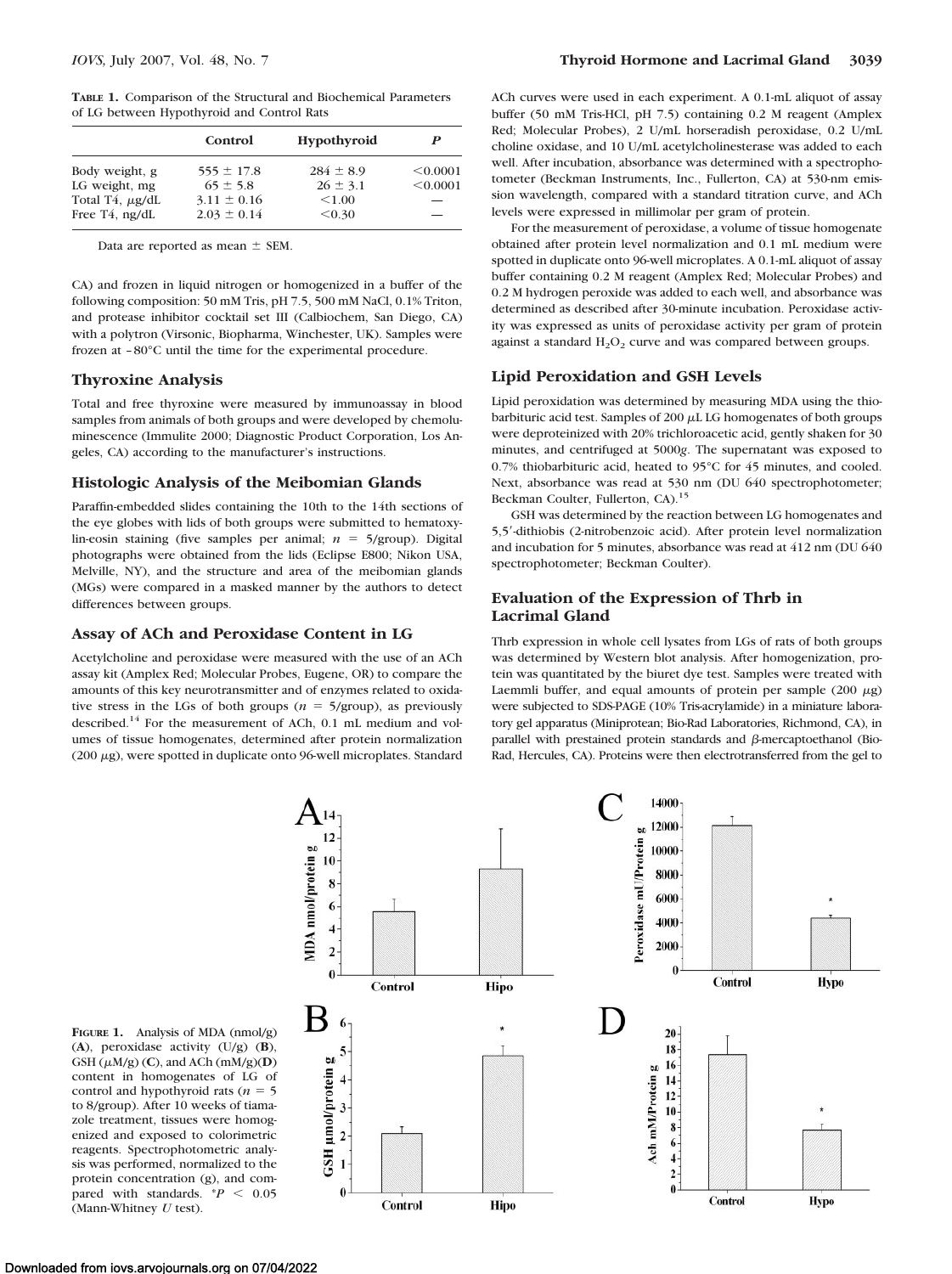

**FIGURE 2.** Illustrative similarity of MG in control (**A**) and hypothyroid (**B**) rats. Lids were excised, frozen fixed, and stained with hematoxylin and eosin. Digital images obtained from slices of central lids were evaluated, and the MG area was measured and compared between groups. Original magnification,  $\times 100$ .

an enhanced chemiluminescence (ECL) nitrocellulose membrane (Hybond; Amersham, Buckinghamshire, UK) for 2 hours at 120 V in a miniature transfer apparatus (Miniprotean; Bio-Rad Laboratories). After blocking, the membranes were incubated overnight using rabbit polyclonal anti–Thrb or anti–tubulin (a cytoskeleton protein) antibodies (Santa Cruz Biotechnology, Santa Cruz, CA) at a concentration of  $0.4 \ \mu$ g/ $\mu$ L in a buffer containing 3% bovine serum albumin (BSA) and were washed three times as described. Blots were then incubated with immunoperoxidase and developed by DAB (Amersham, Buckinghamshire, UK). Membranes were scanned, converted to digital files, and analyzed (Scion Image Analysis Software; Scion Corp., Frederick, MD).

## **Immunochemical Localization of Thrb in the LG, Conjunctiva, and Cornea of Rats**

Thrb expression was evaluated by immunohistochemistry in the LG, conjunctiva, and cornea of rats. OCT-blocked LG, conjunctiva, and cornea-OCT compound (Sakura Fine Tek Inc.) were cut into 6-um sections at –20°C and transferred to poly-L-lysine–precoated glass slides (Perfecta, São Paulo, SP, Brazil).

Slides were incubated in  $0.1\%$  H<sub>2</sub>O<sub>2</sub> for 5 minutes, washed in PBS (0.05 M sodium phosphate, 0.15 M sodium chloride, pH 7.3), and exposed to 2% normal goat serum solution (Vector, Burlingame, CA) for 20 minutes at 4°C. Sections were then overlaid with an aliquot of anti–Thrb rabbit polyclonal antibody (Santa Cruz Biotechnology) at a concentration of  $4 \mu g/\mu L$  with 1% BSA (Gibco BRL, Gaithersburg, MD) in PBS. Controls included 0.1% BSA in PBS and preimmune immunoglobulin G (IgG; Sigma, St. Louis, MO).



**FIGURE 3.** Representative microphotographs of impression cytology of the corneas from control (A) and hypothyroid (B) rats  $(n =$ 8/group). Grades 0 to 3 were assigned to each sample in a masked manner, considering the shape of the cell, size of the nuclei, and presence of mucus. Data differed significantly between hypothyroid and control rats ( $P = 0.002$ ; Fisher exact test).

After incubation with primary antibody for 4 hours in a humidified chamber at 4°C, the sections were washed in PBS and incubated with a biotinylated goat anti–rabbit IgG antibody (Vector). After incubation with the second antibody, sections were again washed in PBS and incubated with an avidin–biotin complex (Vector) for 30 minutes at 25°C before they were developed with a diaminobenzidine (DAB) substrate kit (Vector).

Photographic documentation was performed with a microscope (Eclipse E 800; Nikon).

## **Statistical Analysis**

Data are reported as mean  $\pm$  SEM. Comparisons were made using the Mann–Whitney *U* test for continuous data (StatView software; SAS Institute, Cary, NC) and the Fisher exact test for categorical data (GraphPad 3.0 software; Prism, San Diego, CA). Densitometric values are reported as a percentage of the mean value obtained for the control group, which was defined as 100% in each experimental assay. The level of significance was set at  $P < 0.05$ .



**FIGURE 4.** Effect of hypothyroidism on Thrb expression in LG. After 10 weeks of tiamazole treatment, LGs were excised, and extracts (*n* 5 animals per group) were analyzed by Western blot using anti–Thrb and anti–tubulin antibodies. Data represent the ratio between Thrb/ tubulin, reported as mean  $\pm$  SEM. Values obtained for the control group were defined as 100%, and values obtained for hypothyroid animals are expressed as a percentage of this value. Results are representative of three independent experiments. Higher expression of Thrb was detected in the LGs of hypothyroid animals ( $P = 0.02$ ).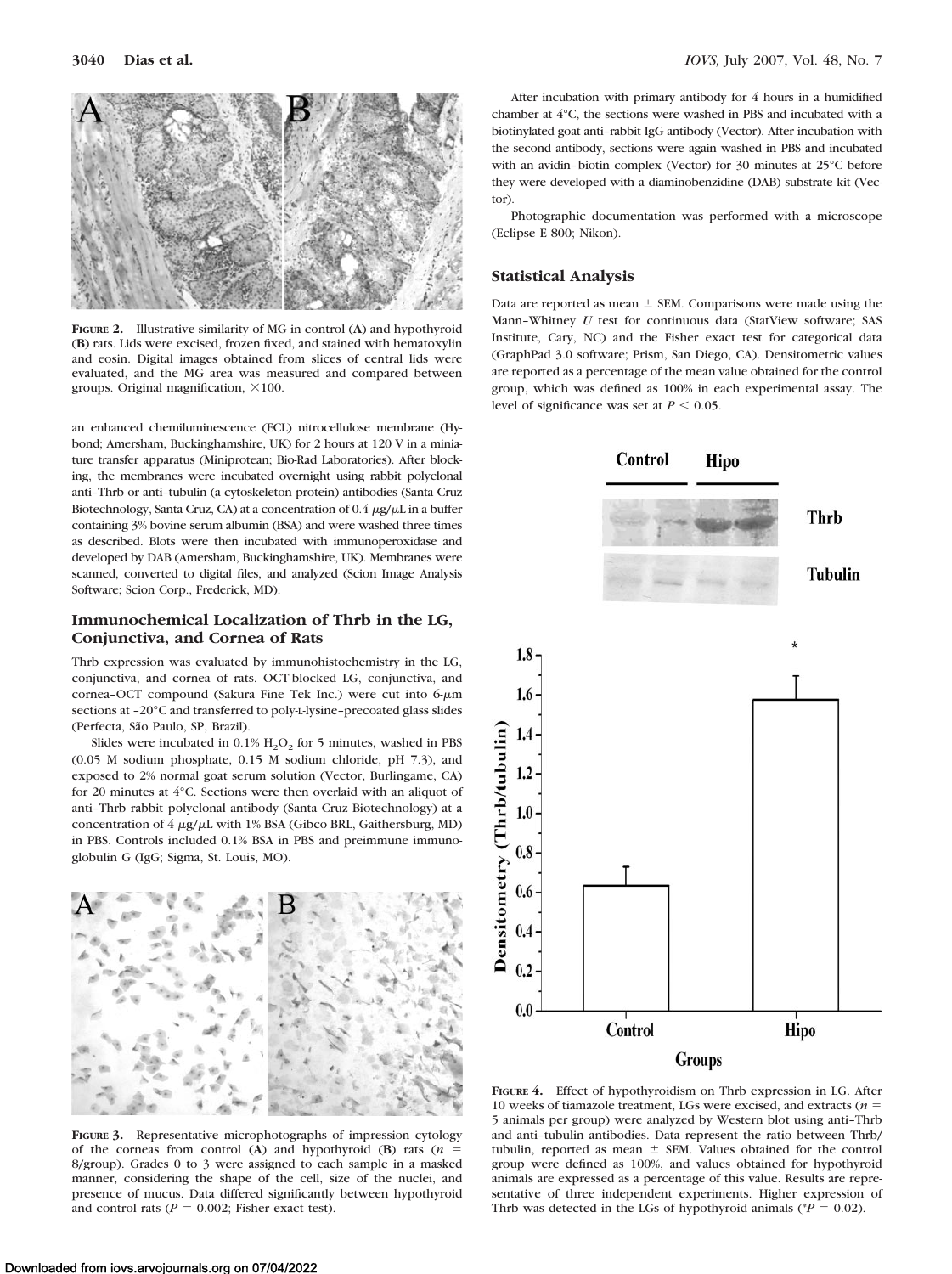

**FIGURE 5.** Representative immunohistochemical slide of the LG of a normal male rat. (**A**, **B**) Staining shows Thrb in the nuclei of acinar and ductal cells of control and hypothyroid LG, respectively. (**C**) Negative control; only mild background straining was present. Micrographs are representative of three independent experiments with five animals each. Original magnification,  $\times 100$ .

## **RESULTS**

Body weight, LG weight, and both forms of T4 (total and free) were lower in the hypothyroid group (Table 1). Control and hypothyroid animals had similar levels of MDA ( $P = 0.7$ ) but significantly higher levels of GSH  $(P = 0.008)$ , and ACh and peroxidase levels were significantly lower in the hypothyroid group ( $P = 0.01$  and 0.008, respectively; Mann-Whitney *U*; Fig. 1).

The Schirmer test showed 8.0  $\pm$  1.9 mm in controls and  $3.2 \pm 0.3$  mm in the hypothyroid group ( $P = 0.004$ ). Structural evaluation revealed no differences in MG area or structure (Fig. 2); however, IC of the cornea indicated a higher level of epithelial cell alteration but no metaplastic keratinization in the hypothyroid group ( $P = 0.002$ ; Fisher exact test; Fig. 3).

Expression of the Thrb/tubulin protein ratio was detected in the LG of rats, and higher levels of expression were detected in extracts of hypothyroid animals compared with controls ( $n = 5$ ) per group;  $P = 0.001$ ). These results were confirmed in three independent experiments (Fig. 4). No significant differences were found in Thrb between normal male and female LG (data not shown).

Immunohistochemistry demonstrated Thrb expression in the nuclei of acinar and ductal cells of LG (Fig. 5). In addition, Thrb expression was observed in corneal and conjunctival epithelia, with higher density in basal layers (Figs. 6A, 6B, 7A, 7B).

#### **DISCUSSION**

As previously indicated, TH regulates the structure and function of LG, and its deficiency may predispose to OS structural changes and dry eye syndrome. The present study showed the presence of Thrb predominantly in the nuclei of epithelial cells of LG acini, cornea, and conjunctiva. These findings, in addition to higher expression of Thrb in hypothyroid LG, indicate that this tissue is a direct target organ for TH and for other hormones previously investigated.

After 10 weeks of TH deprivation, Thrb upregulation was observed in LG tissue compared with controls and was interpreted as a compensatory effect, though it was unable to reverse the changes in LG and ocular surface. Similar findings were obtained specifically with Thrb in fish retina after 4 to 6 weeks of hypothyroidism.<sup>16</sup> In contrast, 10 to 16 days after castration or hypophysectomy, reduced expression of androgen receptors was observed in the LG of male rats. After 4 weeks of streptozotocin-induced diabetes mellitus type 1, reduced insulin receptor (IR) activity was observed in the retina and LG.<sup>17-19</sup> These differences—related to the deprivation of these hormones and of their influence on their receptors indicate variable receptor regulation, depending on tissue and hormone specificity, which may affect the hormone signaling, tissue function, and time course of disease manifestation.

Confirming previous epidemiologic, clinical, and experimental data regarding hypothyroidism and dry eye syndrome, our study revealed that hypothyroidism has an impact on tear secretion and on the epithelial cells of the cornea because it reduces the Schirmer test values and alters the impression cytology findings.<sup>4</sup>

The hypothesis that autoimmune damage leads to LG and thyroid gland dysfunction has been raised in clinical studies. However, a synergic effect combining tear film dysfunction resulting from inflammation and lower TH stimulation of exocrine glands and epithelial tissues of the ocular surface is also appropriate because, in the present study and in previous studies, TH suppression was the adopted model, and no lymphocyte infiltration was observed in LG, ocular surface, or MG. $^{2,3,9}$ 

A mechanistic explanation tested here to explain the LG changes was the impaired inhibition of reactive oxygen species. In our study, significantly higher GSH levels and a trend to increased MDA and peroxidase levels suggested that oxidative stress may play a role in dry eye related to hypothyroidism, as observed in other organs.<sup>8</sup> MDA levels varied widely in the LG of the hypothyroid group in different assays, which was not observed in other tissues or in the LG of other animal models. Although our data may confirm our hypothesis, the wide variations of these parameters, mostly MDA, also suggest a limitation of the assays performed in the present model.



**FIGURE 6.** Representative immunohistochemical slides demonstrating Thrb staining in the corneas of normal rats (**A**), hypothyroid rats (**B**), and (**C**) negative control samples. Selected micrographs are representative of three independent experiments with five animals each. Original magnification,  $\times 400$ .